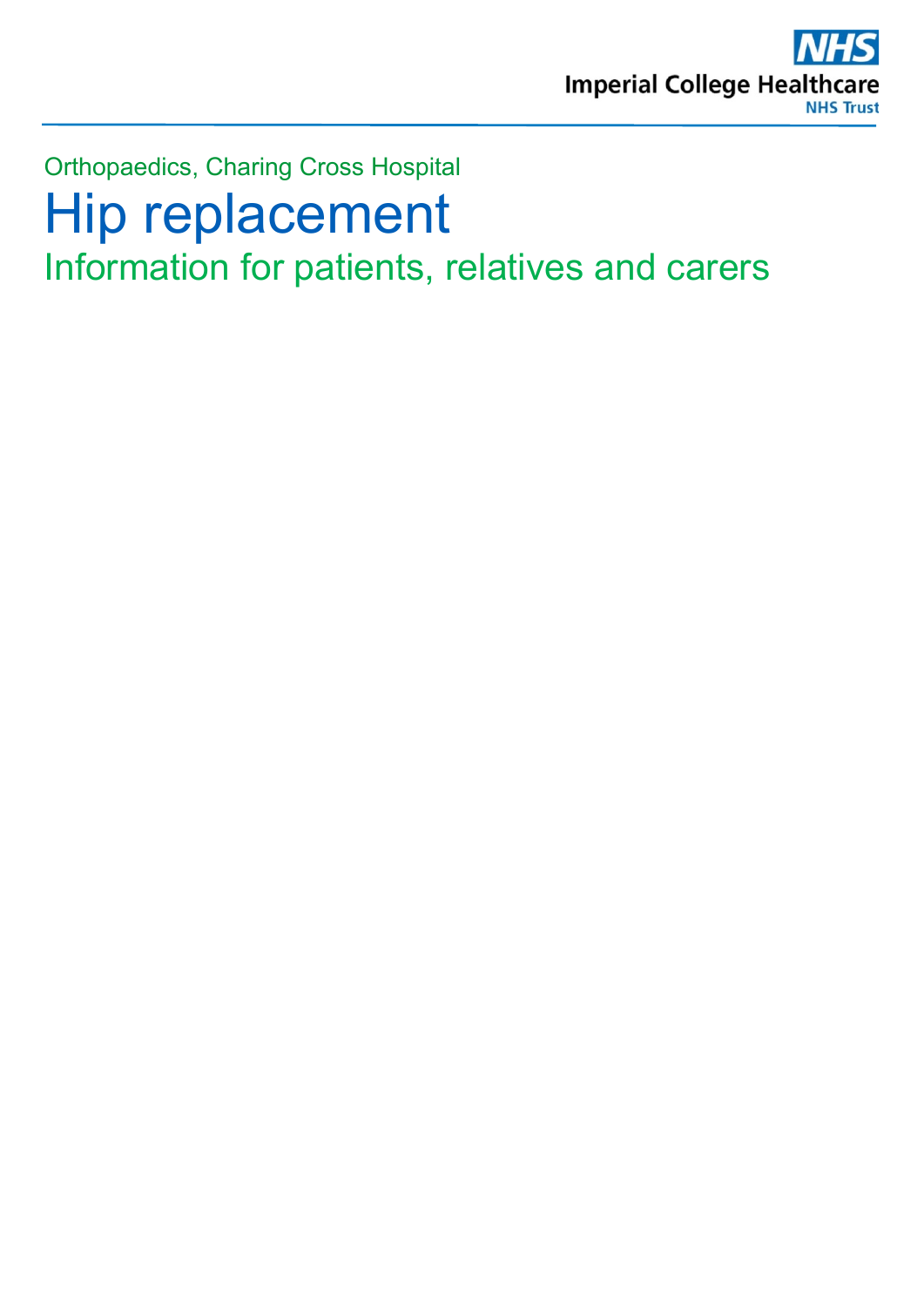## **Contents**

| Before coming to hospital |                                                                 |         |
|---------------------------|-----------------------------------------------------------------|---------|
|                           |                                                                 |         |
|                           |                                                                 |         |
|                           | Preparing your home for your return after surgery page 6        |         |
|                           | What do I need to bring with me for my stay in hospital? page 7 |         |
| During your hospital stay |                                                                 |         |
|                           |                                                                 |         |
|                           |                                                                 |         |
|                           |                                                                 |         |
|                           |                                                                 |         |
|                           |                                                                 |         |
|                           |                                                                 |         |
|                           |                                                                 |         |
|                           |                                                                 |         |
|                           |                                                                 |         |
|                           |                                                                 |         |
|                           |                                                                 |         |
| After leaving hospital    |                                                                 |         |
|                           |                                                                 | page 10 |
|                           |                                                                 | page 10 |
|                           |                                                                 | page 10 |
|                           |                                                                 | page 10 |
|                           | Is there anything I can do to help my recovery?                 | page 11 |
|                           | When should I return to work or leisure activities?             | page 11 |
|                           |                                                                 |         |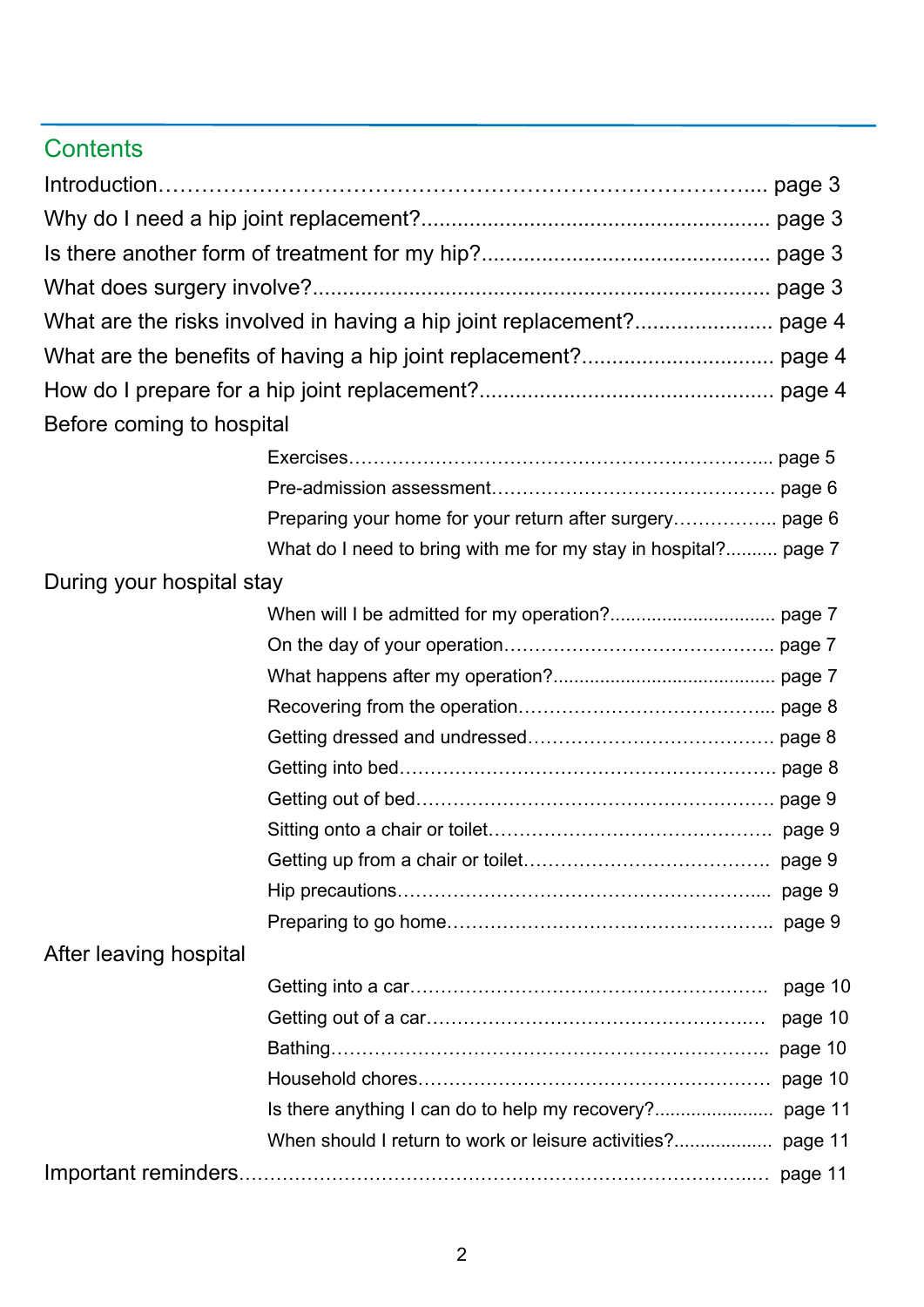Please see the latest Trust guidance about undergoing a planned procedure: [www.imperial.nhs.uk/patients-and-visitors/patient-information/planned-procedures-and-surgery](http://www.imperial.nhs.uk/patients-and-visitors/patient-information/planned-procedures-and-surgery)

#### **Introduction**

We want you to have a full understanding of your hospital stay, the operation itself and the care you will receive before, during and after surgery. This booklet has been provided to help answer some of the questions you may have about hip replacement surgery. It may not answer all of them, so please do not hesitate to discuss any questions you may have with your surgeon, physiotherapist, occupational therapist or one of the nursing staff, who will be happy to help. It may help to write your questions down before you next contact a member of the team.

## Why do I need a hip joint replacement?

Joints can be replaced for a few different reasons, the most common being **osteoarthritis** or wear and tear to the lining of the joint. This causes inflammation (swelling) and pain.

Osteoarthritis can happen after an injury, genetic abnormalities, infection or developmental conditions. However, in most cases, the cause of the osteoarthritis is unknown. Rheumatoid arthritis, which causes pain and swelling of the joints, can also lead to deterioration (weakening) of the hip joint.

## Is there another form of treatment for my hip pain?

Surgery is a last resort. You may have tried a number of different treatments already, including steroid and local anaesthetic injections, rest, painkillers, avoiding some activities and physiotherapy. Surgery is a big step and is generally only done when all other treatments have been tried.

## What does the surgery involve?

It is an operation to replace the damaged surfaces of the hip joint with artificial (man-made) ones. The ball of the ball and socket joint is replaced with metal or ceramic, held in the femur (thigh bone) using a metal stem. The socket is replaced with a metal shell, lined with ceramic or very hard plastic (see pictures below). The stem or socket may either be cemented into place or coated with a substance that encourages the bone to 'heal' to the implant without cement.



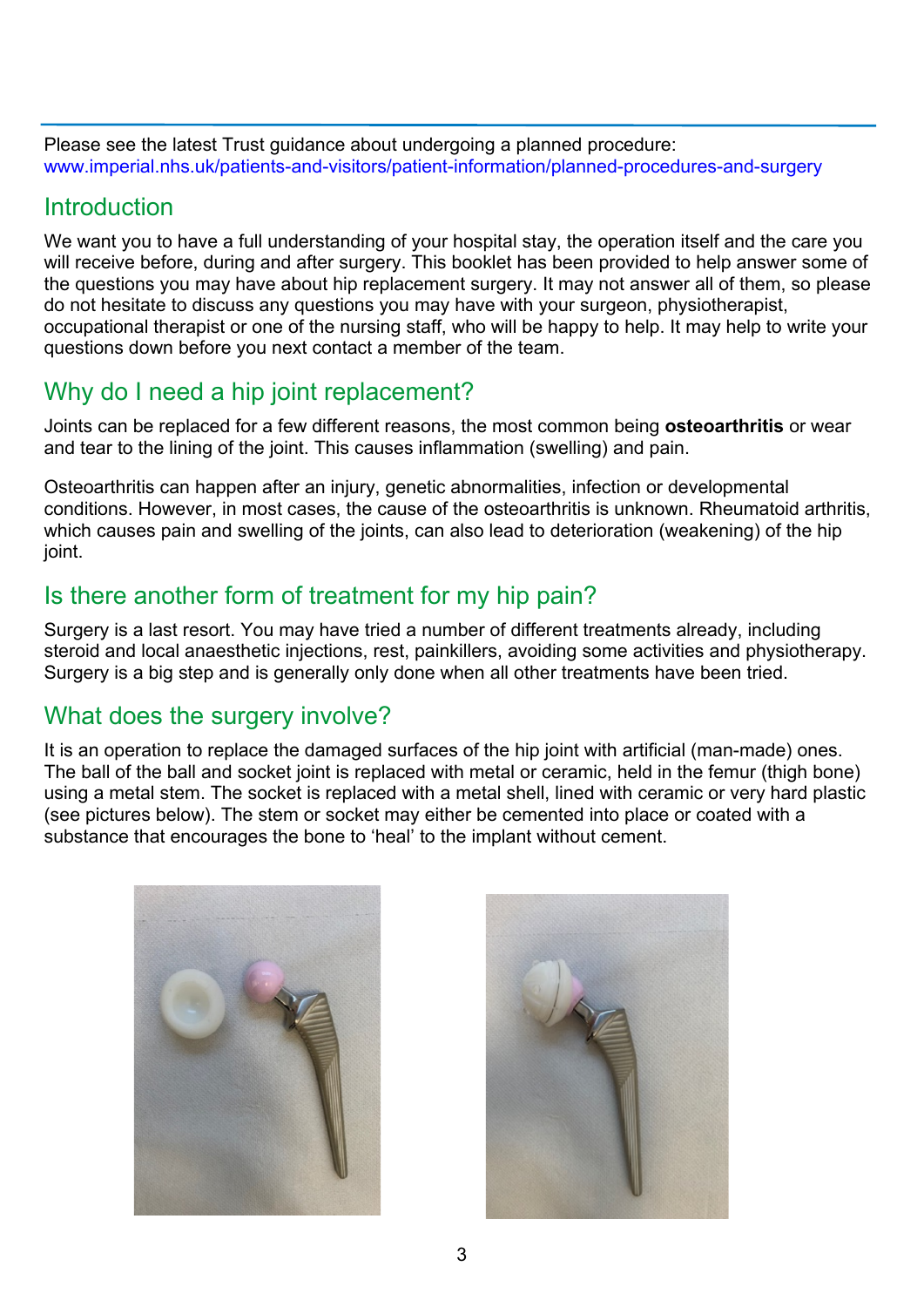See the video below from the Health and Care Video Library for a brief explanation of hip replacement.

<https://player.vimeo.com/video/351996883>

#### What are the risks involved in having a hip joint replacement?

Hip surgery is very safe – less than 2 per cent of patients have an early complication and less than 5 per cent need have further surgery after 10 years of having their initial surgery. As with any operation, there are risks related to the surgery and the anaesthetic. Your surgeon will explain these while asking for your consent for surgery.

## What are the benefits of having a hip joint replacement?

It is important that you have realistic expectations about what this operation can achieve. A hip replacement will not restore the full range of motion and function that you had before you began to have problems with your hip.

The main aim is to relieve the pain in your hip significantly. We also aim to increase your mobility (getting around) and ability to do everyday activities.

#### How do I prepare for a hip joint replacement?

- If you are a smoker, you should stop smoking to reduce the risk of chest trouble and improve wound healing
- Losing excess weight will help to reduce the strain on your new hip, as well as your heart and other joints
- Ensure your diet is balanced and includes enough fibre; drink plenty of fluids too

For more help with your diet visit: [www.versusarthritis.org/about-arthritis/managing-symptoms/diet/](https://www.versusarthritis.org/about-arthritis/managing-symptoms/diet/)

- You must be fit and healthy before to your operation. Any infections (such as urinary infections, coughs and colds) may mean your operation gets cancelled. If you have any open wounds or irritant skin on your affected leg, these must be healed before surgery. **Please contact the surgical team if you have any of these within four weeks of your operation.**
- Let your doctor know details of all medication you are currently taking, particularly steroids
- Having a positive outlook before your operation will help you feel better overall and speed up your recovery

Find out more on our website:

www.imperial.nhs.uk/patients-and-visitors/patient-information/your-stay-in-hospital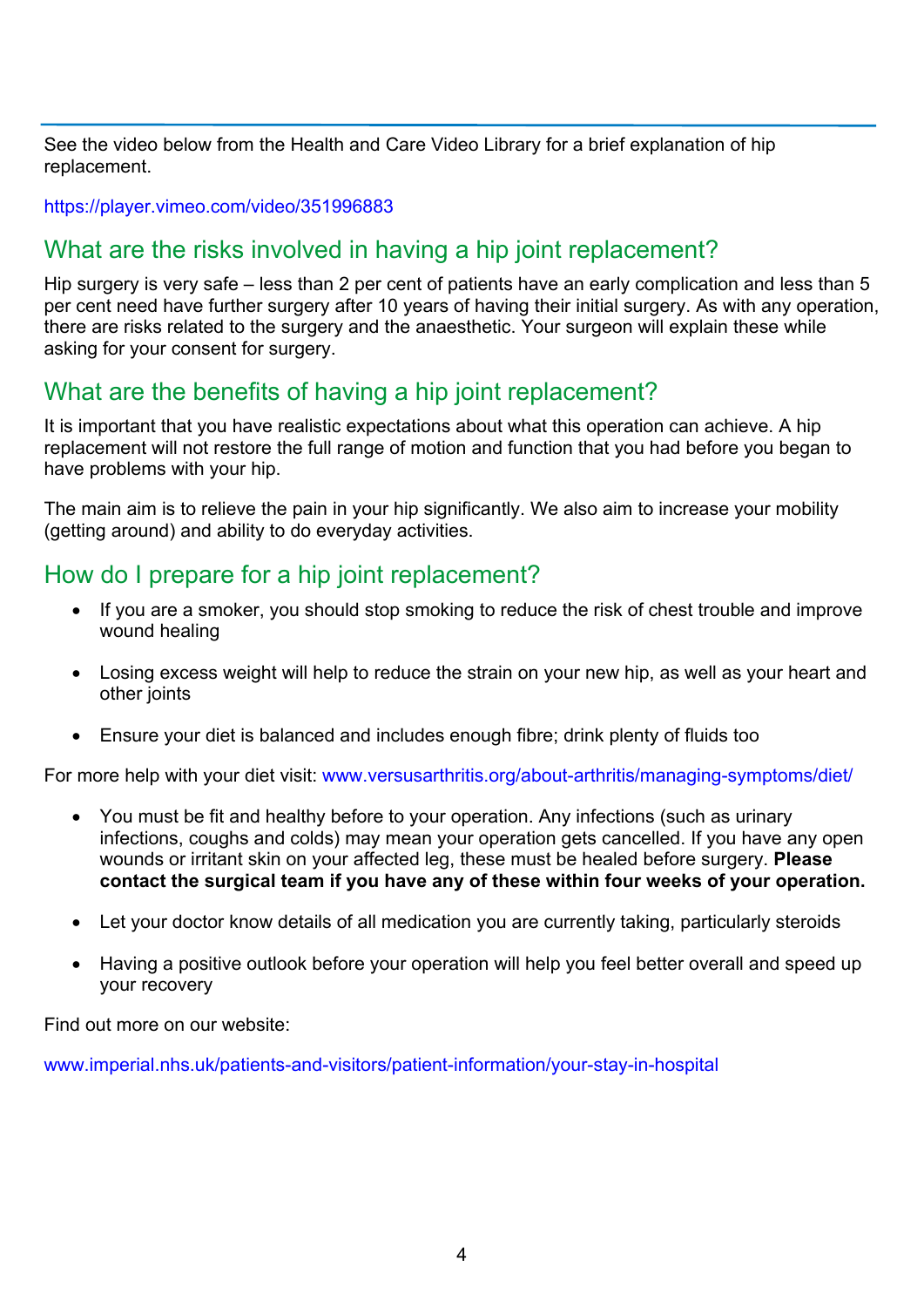# Before coming into hospital

#### **Exercises**

Please start the following exercises as soon as you agree to have a hip replacement. Practising before your operation will help you recover sooner afterwards. It is a good idea to practise with both legs  $2 - 3$  times a day.

1. Move your ankles up and down briskly through their full range of movement to help your circulation. You should do this little and often throughout the day, e.g. 10 times every 30 minutes.



2. With your legs stretched out and your heel on the bed (see picture below), slowly bend your knee up towards you. Stop at the point you feel any discomfort or pain. Repeat 4 - 5 times.



3. With your legs stretched out, keep your leg straight and pull your foot up towards you. Tighten the quadriceps muscles (front of your thigh) to push your knee down into the bed or floor. Hold for three seconds and then relax. Repeat 4 - 5 times.

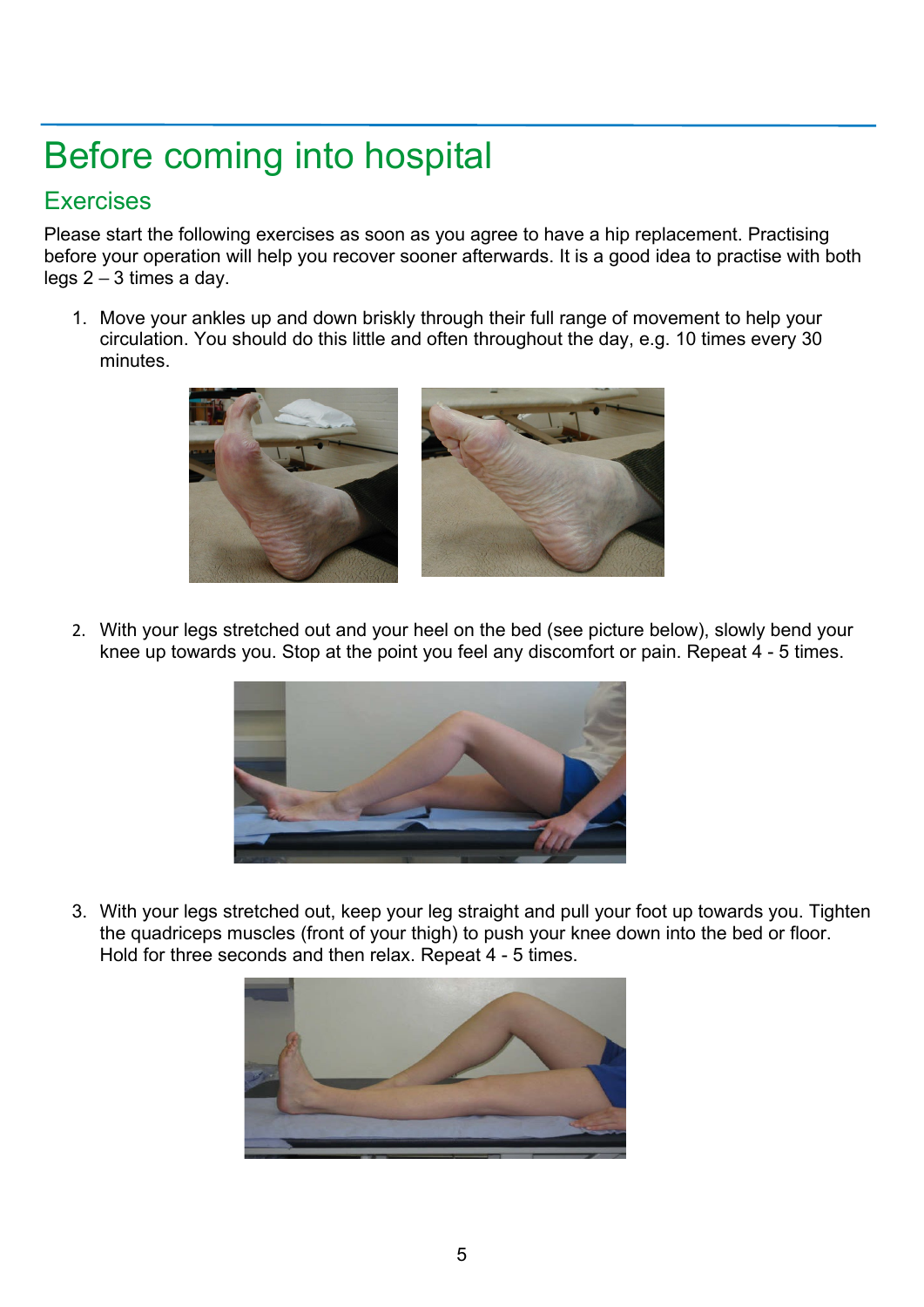4. With your legs stretched out pull your foot up towards you. Tighten the quadriceps muscles (front of your thigh) and lift your leg about 30 centimetres off the bed. Hold for 3 seconds and then lower. Repeat 4 - 5 times.



See the video below from the Health and Care Video Library for a demonstration of hip exercises.

<https://player.vimeo.com/video/219698345>

#### Pre-admission assessment

The **pre-admission assessment** is an opportunity for us to ensure that you are fit for your anaesthetic. You will come into hospital and we will discuss your full medical history and take some swabs.

Multiple swabs are taken from the nose, mouth and groin to check for various infections, such as **MRSA** 

If you test positive for MRSA we will offer you treatment and rearrange your admission date once you are treated.

It is essential everyone follows the current government and Trust guidance with respect to Covid-19 for attending a hospital appointment. If you have tested positive and are isolating or you have any symptoms you must not attend your appointment.

Find out more here:

#### [www.imperial.nhs.uk/patients-and-visitors/patient-information/coronavirus-latest-information](http://www.imperial.nhs.uk/patients-and-visitors/patient-information/coronavirus-latest-information)

A separate **occupational therapy pre-admission assessment** is to assess your individual needs and establish how you are likely to cope at home after the operation.

Make sure you measure the height of your bed, chair seat and toilet in advance, and you can discuss with the occupational therapist if any of these are lower than your sitting height (the height from the back of your knee to the floor when seated).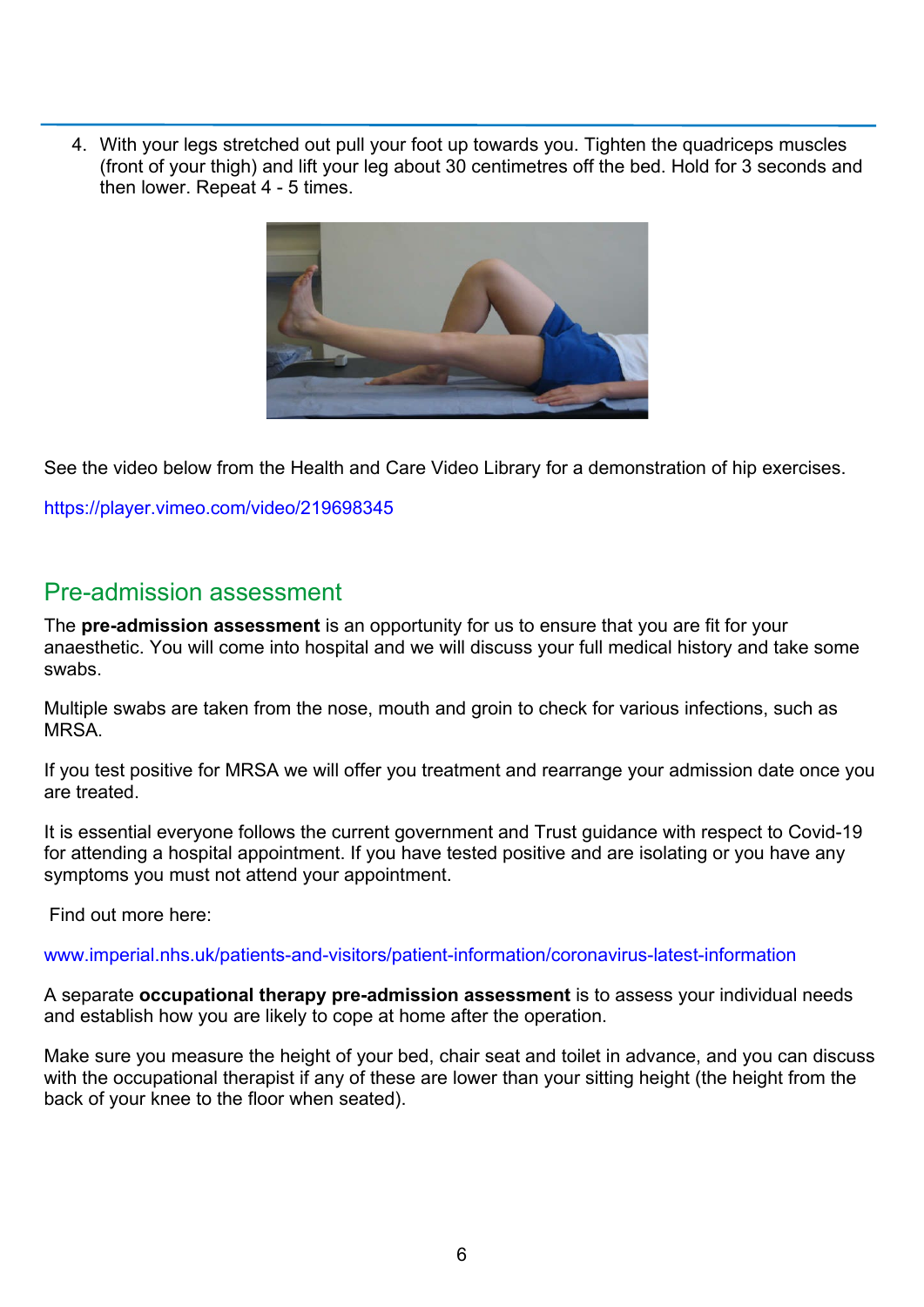#### Preparing your home for your return after surgery

- Move essential items to a height within easy reach to avoid bending or twisting, such as your kitchen cupboards or wardrobe
- Move any rugs or cables that could be a tripping hazard when you are using crutches
- Ensure your bed, chair and toilet are easy to get on and off safely. Your knees should not be higher than your hips when sitting down. You can discuss with the occupational therapist if you have any concerns
- Stock up on easy-to-prepare food such as frozen meals and store cupboard items
- Do laundry and cleaning before you go in for your operation, or arrange for others to help you with heavy tasks

#### What do I need to bring with me for my stay in hospital?

- Any medicines that you are currently taking, in their original packaging if possible. Alternatively, please bring a recent copy of your repeat prescription from your GP
- Contact details of anyone you receive care from in the community, for example, your social worker and/or district nurse
- Name, address and telephone number of any other doctors you are receiving treatment from. If you attend any other hospitals for treatment, please bring details of your hospital number(s)
- Contact details for your next of kin
- The letter giving you a date for your admission to hospital
- Your usual walking aid (sticks, crutches or frame) and a pair of flat shoes or trainers suitable for walking in. Clothes that are loose-fitting will be more comfortable over your wound
- Please do not shave your legs before surgery, as cuts can be a source of infection. If necessary, this will be done at the time of your operation

## During your hospital stay

#### When will I be admitted for my operation?

You will be asked to come into hospital on the date agreed with you for your operation. The operation takes around two hours and you may have to wait before you go to the operating theatre. You should expect to be in hospital for a maximum of 48 hours.

#### On the day of your operation

You will not be allowed to have anything to eat for at least 6 hours before your operation. You may drink water up to 2 hours before. The surgeon will explain the procedure to you in detail before asking you to sign a consent form; this may have been done electronically in the days or weeks before surgery but will be repeated on the day. This is to make sure that you understand the risks and benefits of having the operation.

The anaesthetist will also visit you to discuss the anaesthetic. It could be a general anaesthetic, which puts you to sleep, or a spinal anaesthetic, which puts your leg to sleep. Sometimes a local anaesthetic is also used to provide extra pain relief.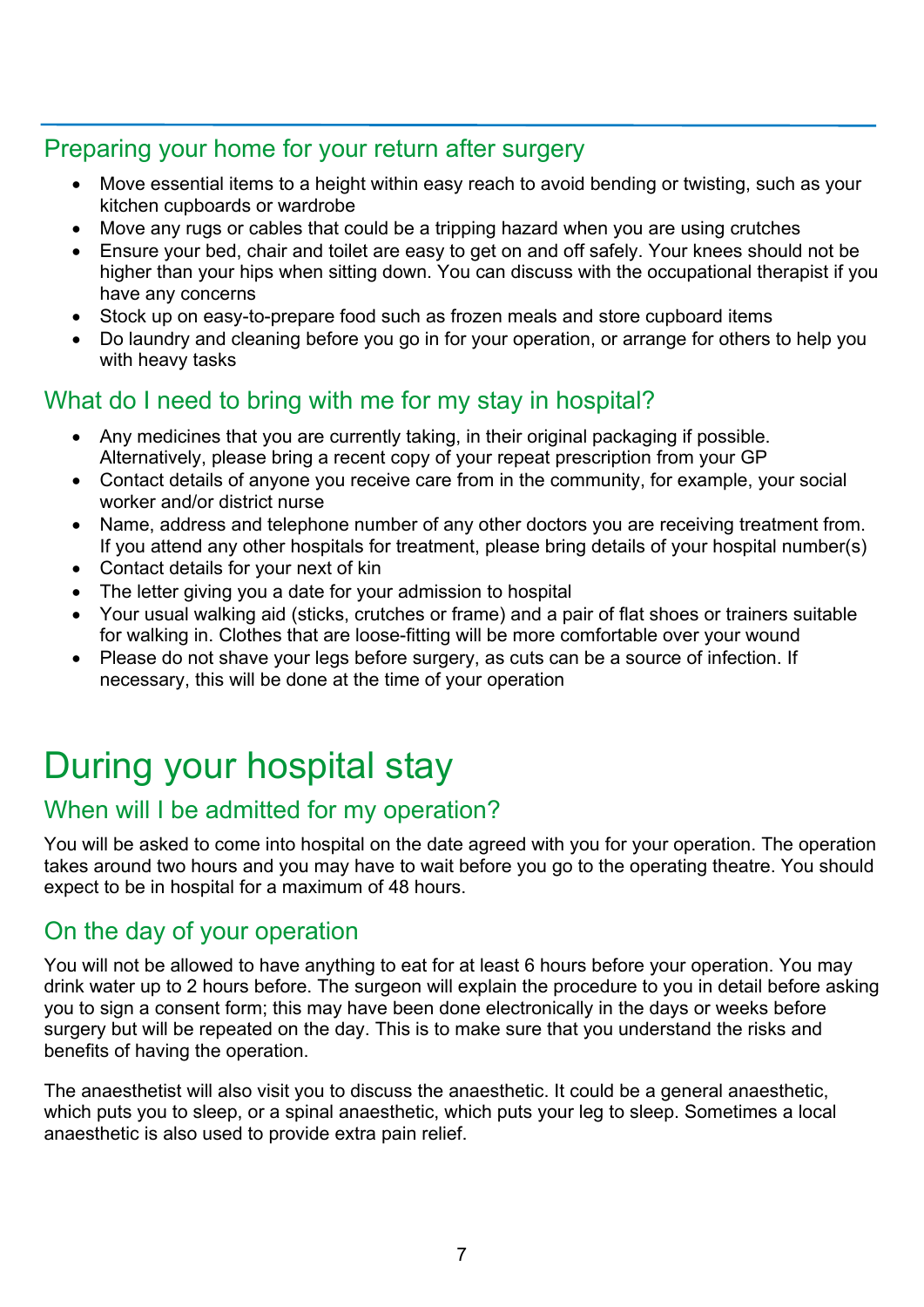#### What happens after my operation?

You will wake up in the recovery room before returning to the ward. You may still be very sleepy or not feel well enough to eat or drink. A drip may be attached to your hand/arm to provide you with fluids and stop you becoming dehydrated. A blood transfusion might also be needed if your blood count is low.

**Please tell us if you are in pain or feel sick**. We have medication that we can give you so that you remain comfortable, but you should expect to feel some pain.

#### Recovering from the operation

An x-ray will be taken after surgery to check the new hip replacement. You will have a wound on the side of your hip with stitches or clips that may need to be removed after approximately 14 days by the practice nurse at your GP surgery. Your leg will be swollen and feel sore, as if it is badly bruised, for a few weeks after the operation.

**Patients get out of bed on the same day as their operation** with the help of a therapist or nurse. Although this may seem early, walking as soon as possible after your operation will help with your recovery and to avoid complications such as blood clots and chest infections.

You will start walking again with the help of elbow crutches and your walking will gradually improve over the next few weeks.

Unless you have been told otherwise by the team looking after you, you can safely put all of your weight on your operated leg.

The physiotherapist will review your exercises with you as soon as possible after the operation. The exercises are the same ones you will have been practising before your operation **(see pages 5 - 6 of this booklet)** and you should start them as soon as you can after you wake up from the anaesthetic.

Your dedication to doing your exercises and following the advice from the team looking after you will make a big difference to how well you feel, as well as how quickly you get better. Knowing you can do things to help yourself, and practising them, means you will feel less helpless, stronger in yourself and more in control.

You will practice going up and down stairs before leaving hospital, if necessary. Going up stairs you lead with un-operated leg and coming down stairs you lead with the operated leg, only going one step at a time.

#### Getting dressed and undressed

It is safer to get dressed and undressed sitting down but avoid low chairs and bending forward when seated. Long-handled reaching aids and shoe horns can be helpful. When getting dressed it will be easiest to put your operated leg in your trousers or skirts first; when getting undressed, remove it last. Avoid bending forward to pull on underwear or put on shoes or socks. Do not pull your knees to your chest or cross your legs to put shoes or socks on. Slip-on shoes without laces will be easier to manage by yourself.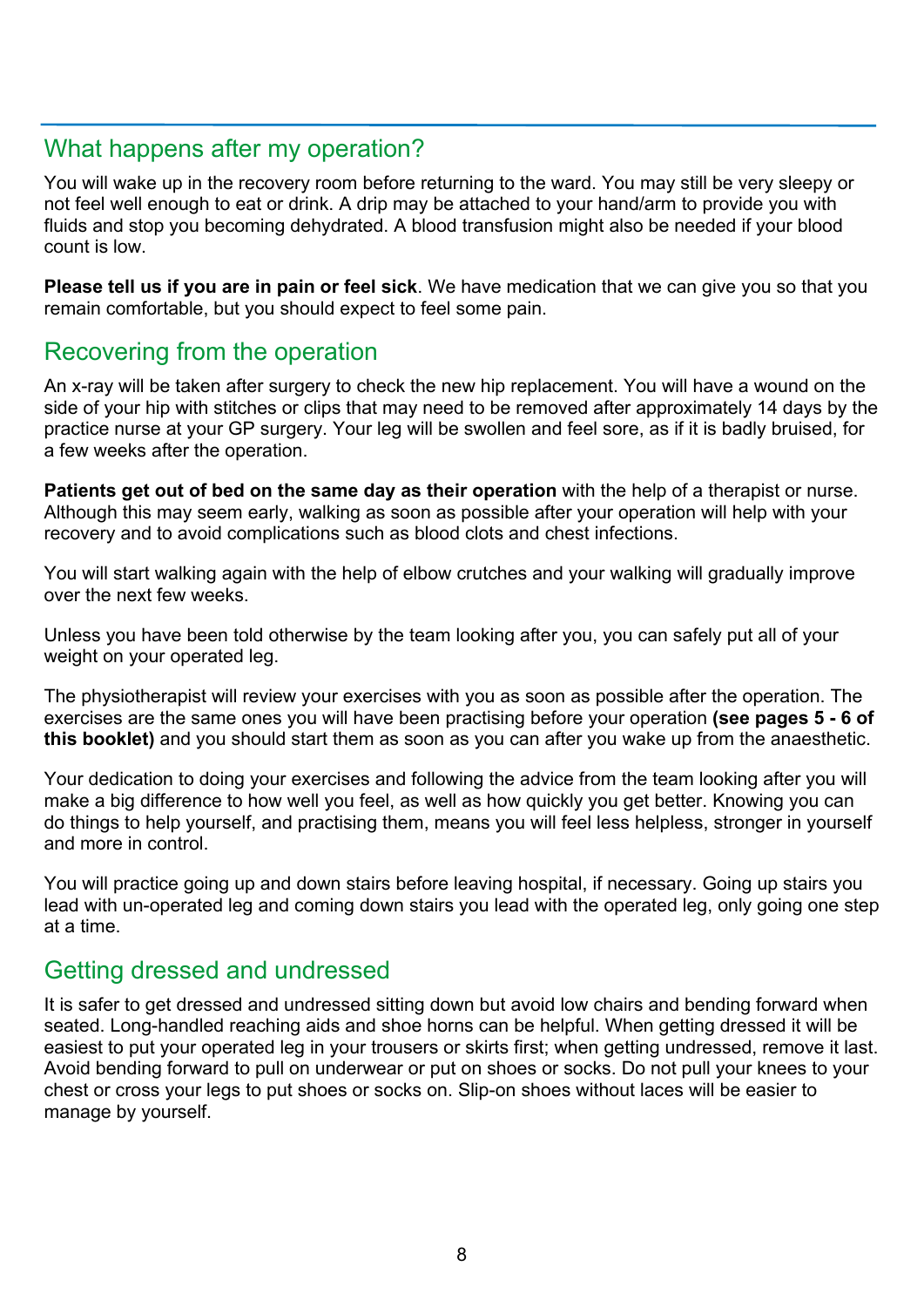## Getting into bed

- Sit down on the side of the bed
- Move yourself back as far as possible so that your thighs are well supported
- As you lie down, bring your legs up onto the bed

## Getting out of bed

- Lying on your back, make yourself parallel to the side of the bed
- Sit up as you move both legs and your bottom to the side of the bed
- Turn your body to bring your legs over the side of the bed so you are now sitting on the edge of the bed
- Stand up using your elbow crutches

#### Sitting on a chair or toilet

- Make sure that you can feel the chair seat at the back of both your knees before you start sitting down
- Slide your operated leg forward slightly
- Feel for the chair with both hands and gently lower yourself down

## Getting up from a chair or toilet

- Move to the front of the seat and slide your operated leg forwards before standing up.
- Have your crutches close by or in the 'H' shape and push through your arms and legs at the same time to stand up.

#### Hip precautions

Certain hip movements should be avoided for the first six weeks after surgery to allow time for the muscles and ligaments to heal and to prevent dislocation of the hip. These may vary depending on your consultant or surgical procedure.

- Avoid bending beyond 90 degrees at the operated hip
- Avoid crossing your legs
- Avoid twisting the hip outwards, particularly when the hip is flexed

## Preparing to go home

- Where possible, you should continue to wear your anti-embolic compression stockings at home for about six weeks, as there is still a risk of blood clots forming during this time. You should wear the stockings all the time (even in bed), only removing them when you wash Please ask someone to help you with this. After six weeks, you can throw the stockings away
- The physiotherapist will discuss with you the need for further physiotherapy when you're ready to leave hospital. We will give you 2 weeks' supply of your prescribed medication to take home with you
- We will send a letter to your GP, giving them details about your operation and recovery. Your stitches or clips should be removed around 2 weeks after your operation. We will give you a letter to give to your practice nurse asking them to do this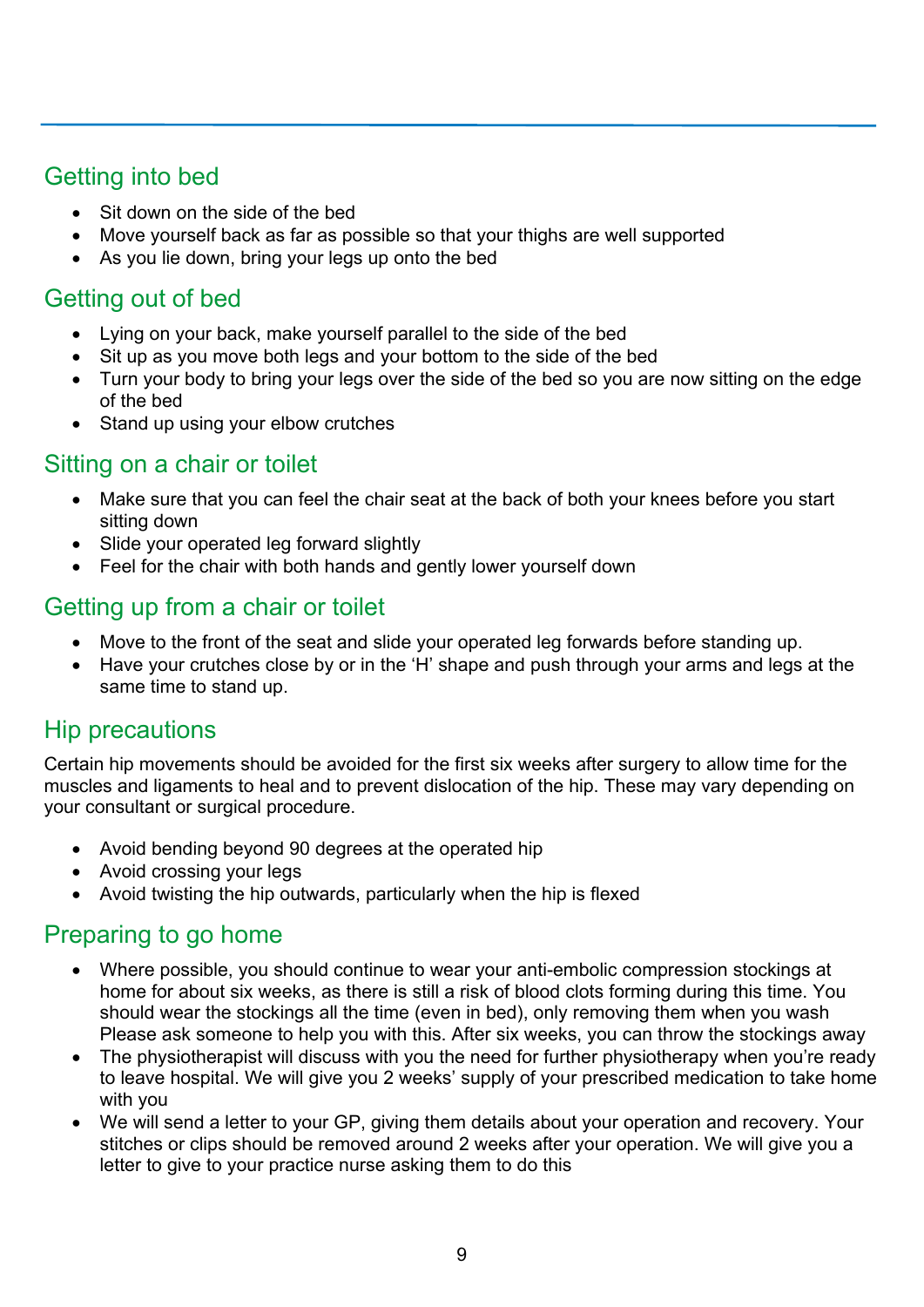- You will need to come back to the outpatient clinic for a check-up 6 to 8 weeks after your operation. We will either give you an appointment for this when you are discharged, or send one to you
- You should organise your own transport home. You will need to travel in the front seat of a car (see below)
- Do not drive until your surgeon gives you permission and you are able to perform an emergency stop. Tell your insurance company that you have had this operation before you start driving again
- When you are a passenger, you should sit in the front passenger seat with the seat pushed as far back as possible and partially reclined

## After leaving hospital

#### Getting into a car

- 1. With the car door open, stand with your back against the side of the car.
- 2. Place your left hand on the top of the passenger seat for support and hold on to the car door with your right hand (someone should hold the car door steady for you).
- 3. Keeping your operated leg out in front of you, lower yourself as far back onto the seat as possible.
- 4. Try to keep your legs together as you swing them into the car.

#### Getting out of a car

- 1. Open the car door and, keeping your legs together, swing them out of the car.
- 2. Place your left hand on the back of the seat and your right hand on the car door (someone should hold the car door steady for you).
- 3. Keeping your operated leg out in front of you, push yourself up into a standing position.

## Bathing

It is not recommended to sit on the bottom of the bath or climb into a bath to shower for the first 6 weeks. Remember that a good strip wash is just as hygienic as having a bath or shower.

#### Household chores

It will be easiest if you can avoid bending down to reach items from low shelves, so you may need to rearrange items in your kitchen and other cupboards before your operation admission, or ask a friend or relative to help with this before you go home.

You will be able to move around the kitchen whilst using your crutches or by holding onto the work surface. You may want to slide items across work surfaces instead of carrying them, or use a carrier bag or backpack to move items from room to room. Food and drinks could be moved in sealed containers or flasks if you eat in a different room.

The nursing staff and therapists will discuss with you how you will manage at home before you are discharged from hospital. Please do not hesitate to ask any questions you may have during your short stay in hospital.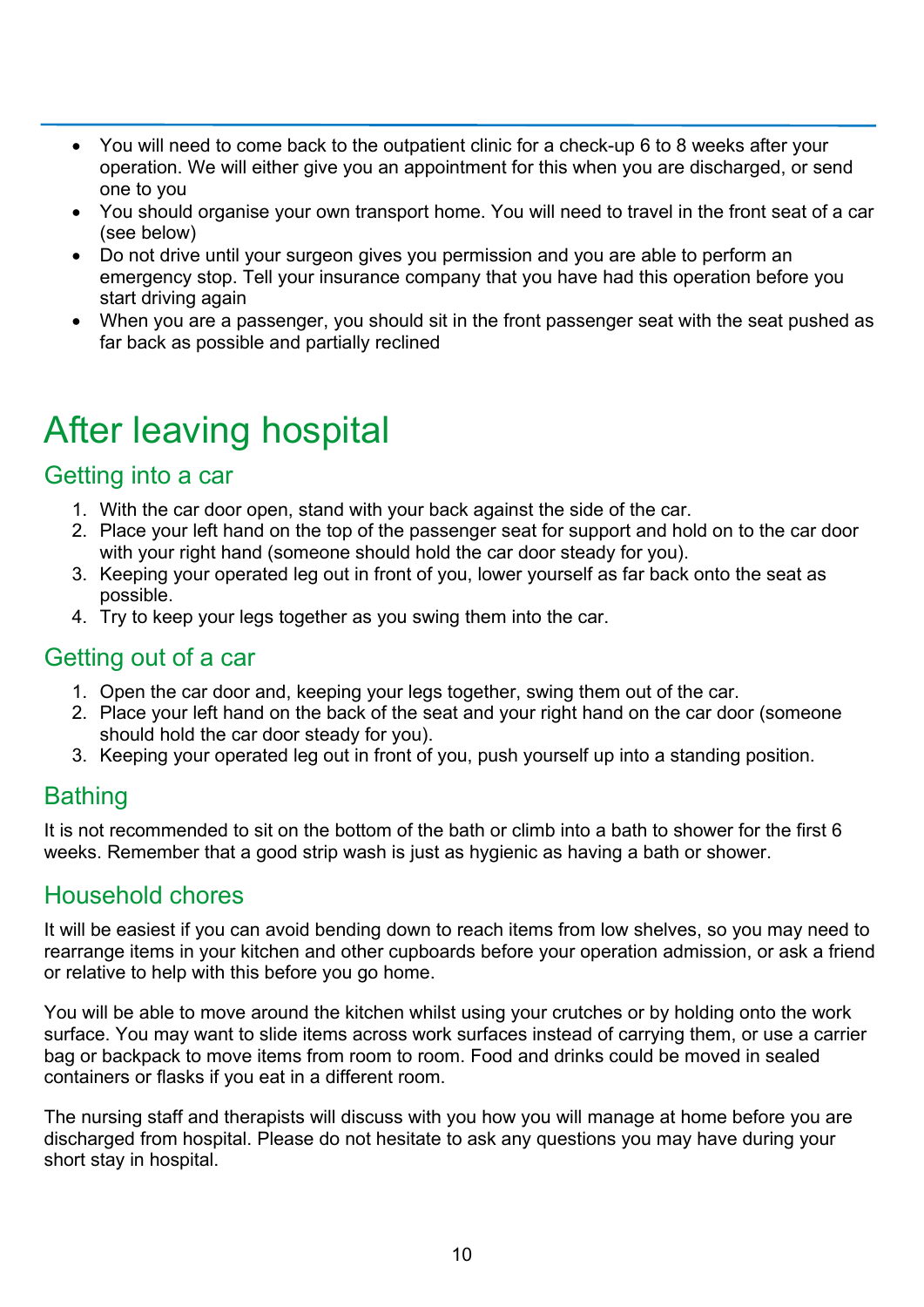#### Is there anything I can do to help my recovery?

Continue to exercise the hip as instructed by your physiotherapist - the more movement that you can restore to your hip, the better the end result will be. Please note that it will take approximately 3 months to get back to feeling more normal.

#### When should I return to work or leisure activities?

This will depend on how well you are recovering and the type of work you do or activities you do. Discuss this with the team before you go home because this requires individual advice.

#### Important reminders

- If your leg suddenly becomes swollen, hard, painful to touch or there is inflammation (swelling) or discharge (oozing) from the wound, contact your GP immediately as you may have an infection
- If there's a sudden change in pain that is so severe you cannot walk on the operated leg go to your nearest A&E
- Avoid pivoting or twisting when turning round by picking up your feet with every step
- Do not bend over to pick things up from the floor or to put your socks and shoes on
- Keep as active as possible once you are home. Continue the exercises little and often throughout the day. Increase the number of exercises as well as the length and frequency of your walks with time
- Bacteria in the bloodstream can infect joint replacements even years after surgery. If you develop any infection, or if any medical or dental procedure is planned for an area of your body that is infected, you should consult your doctor for advice on taking antibiotics as a precaution

## Further information

Find out more about having a hip replacement and watch a video about the procedure here: www.nhs.uk/conditions/hip-replacement/